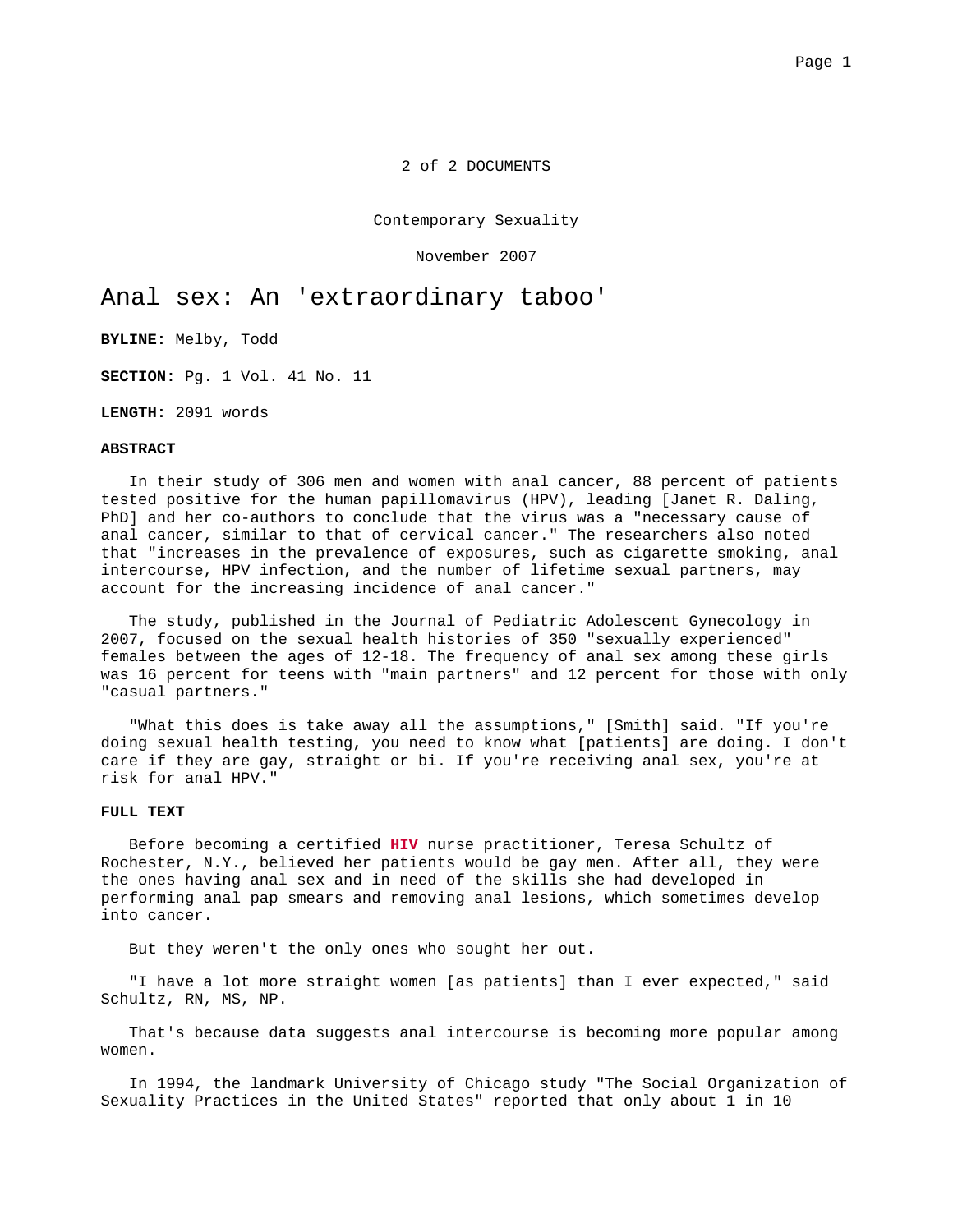heterosexual couples had engaged in anal intercourse.

Ten years later, the National Survey of Family Growth (NSFG), a study sponsored by the Centers for Disease Control and Prevention, found that about 1 in 3 heterosexual couples had anal sex.

A more recent analysis of NSFG data found the rate of anal sex to be 22 percent for 18-26-year-old heterosexual couples in a "sexual relationship of at least three months duration." ("What's Love Got to Do With It? Sexual Behaviors of Opposite-Sex Couple Through Emerging Adulthood," by Christing Kaestle and Carolyn Halpern in Perspectives on Sexual & Reproductive Health, Sept. 2007)

"It's clearly happening," said Ann Laros, MD, a gynecologist at University of Iowa Student Health in Iowa City.

One of Laros' patients said she practiced anal sex with her male partner because she wanted to remain a virgin until marriage. Another University of Iowa student simply enjoyed it, saying she reached orgasm quickly that way.

"This idea that heterosexual sex is strictly vaginal-penile is just false," said **Jim Pickett,** director of advocacy at the AIDS Foundation of Chicago. "People of all sexualities engage in anal sex. It's more common that we want to acknowledge."

But acknowledging anal isn't easy. The idea of fingering or licking a partner's anus, let alone engaging in anal intercourse, makes many people queasy. Despite the millions of Americans who have tried it or do it regularly, anal sex carries the stigma of the forbidden.

"If I am a woman and I like sex I am seen as bad," said Jo Robinson, an **HIV** specialist at the Terrance Higgins Trust in London. "If I am a woman who likes lots of sex, I am seen as a whore. If I am a woman who likes anal sex then I am seen as bad, dirty and a whore."

Robinson made her comment on the website of the International Rectal Microbicide Working Group (IRMWG). The 500-member organization is pushing scientists to develop a gel, cream or other substance that would allow anal sex lovers to rely on something other than condoms to shield them from infectious diseases.

"Many men and women around the world practice anal intercourse. Much of that is unprotected," states the group's site, irmwg.org. "Don't we all deserve more than one way to protect ourselves from **HIV** and STDs during anal sex, beyond latex?"

Tackling such a topic is tough.

"It's an extraordinary taboo," said Pickett, who also chairs the IRMWG. "Even gay men are often loath to talk about it. Most of the medical establishment doesn't ask about these things. It's swept under the rug."

Anal cancer

That hush-hush attitude towards anal sex may be affecting rates of anal cancer and **HIV/**AIDS.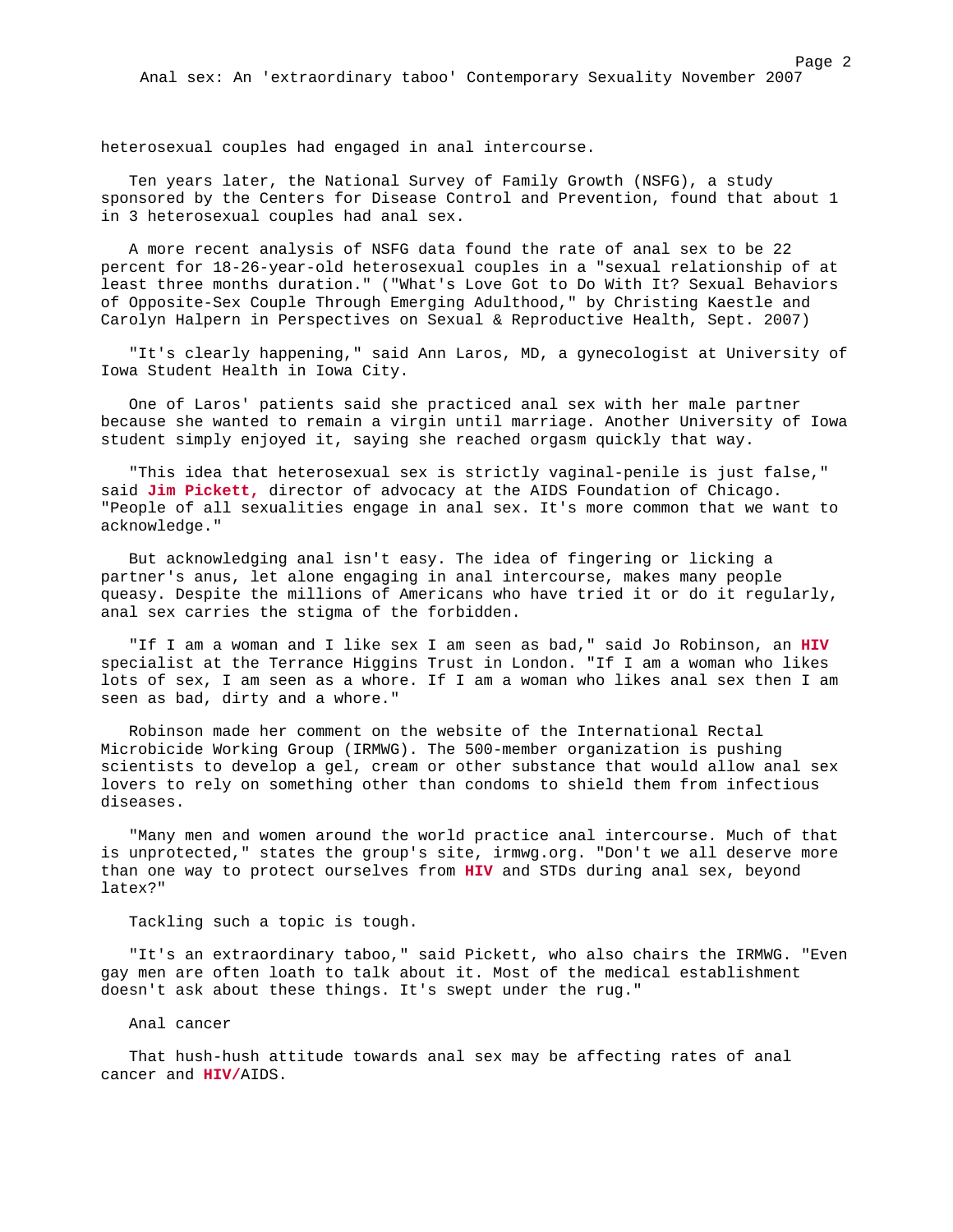Anal sex: An 'extraordinary taboo' Contemporary Sexuality November 2007

Although anal cancer remains a rare disease, affecting just 2 of every 100,000 Americans, the disease isn't as uncommon as it once was. According to "Human Papillomavirus, Smoking, and Sexual Practices in the Etiology of Anal Cancer," a 2004 study published in Cancer, a peer-reviewed medical journal, anal cancer rates increased 160 percent for men and 78 percent for women between 1973

"Among men who were not exclusively heterosexual and women, receptive anal intercourse was related strongly to the risk of anal cancer," wrote Janet R. Daling, PhD, an epidemiologist at the Fred Hutchinson Cancer Research Center in Seattle, and several co-authors.

The American Cancer Society reports that in the past seven years, the incidence of anal cancer has continued to increase. The group's website lists 4,660 new anal cancer cases in 2006, an increase of 14 percent from the previous year. Women represent the majority of those new anal cancer cases: 2,750 in 2006 compared to 1,910 in 2006 for men.

In their study of 306 men and women with anal cancer, 88 percent of patients tested positive for the human papillomavirus (HPV), leading Daling and her co-authors to conclude that the virus was a "necessary cause of anal cancer, similar to that of cervical cancer." The researchers also noted that "increases in the prevalence of exposures, such as cigarette smoking, anal intercourse, HPV infection, and the number of lifetime sexual partners, may account for the increasing incidence of anal cancer."

Abnormal anal lesions are tiny precancerous or cancerous cells that are difficult to detect. With the help of anal pap smears and a tool called an anoscope, specially trained medical professionals such as Schultz, the New York-based nurse practitioner, can help those at risk for anal cancer from getting the disease.

"People who come to me are pretty scared," Schultz said.

Many of her patients suffer from pain, bleeding and warts. And some believe their current partner is to blame for infecting them with HPV that may lead to cancer. In fact, HPV can lay dormant for years, or even decades, before becoming problematic.

That's why P. Davis Smith, MD, medical director at Davison Health Center at Wesleyan University recommends patients who have unprotected anal sex get an anal pap smear "at some appropriate interval beginning three years after the first event."

But finding a qualified medical professional to perform, analyze and treat problems related to unprotected anal sex isn't easy. Not many doctors or nurse practitioners have been trained.

"Some people say we need data to do anal pap smears to save lives," said Schultz. "But those kind of studies weren't done before docs started performing cervical pap smears."

### Mistaken beliefs about HFV/AIDS risk

and 2000.

Anal cancer isn't the only risk associated with anal sex. Like men, women can contract **HIV** by engaging in receptive anal intercourse. Yet, one study suggests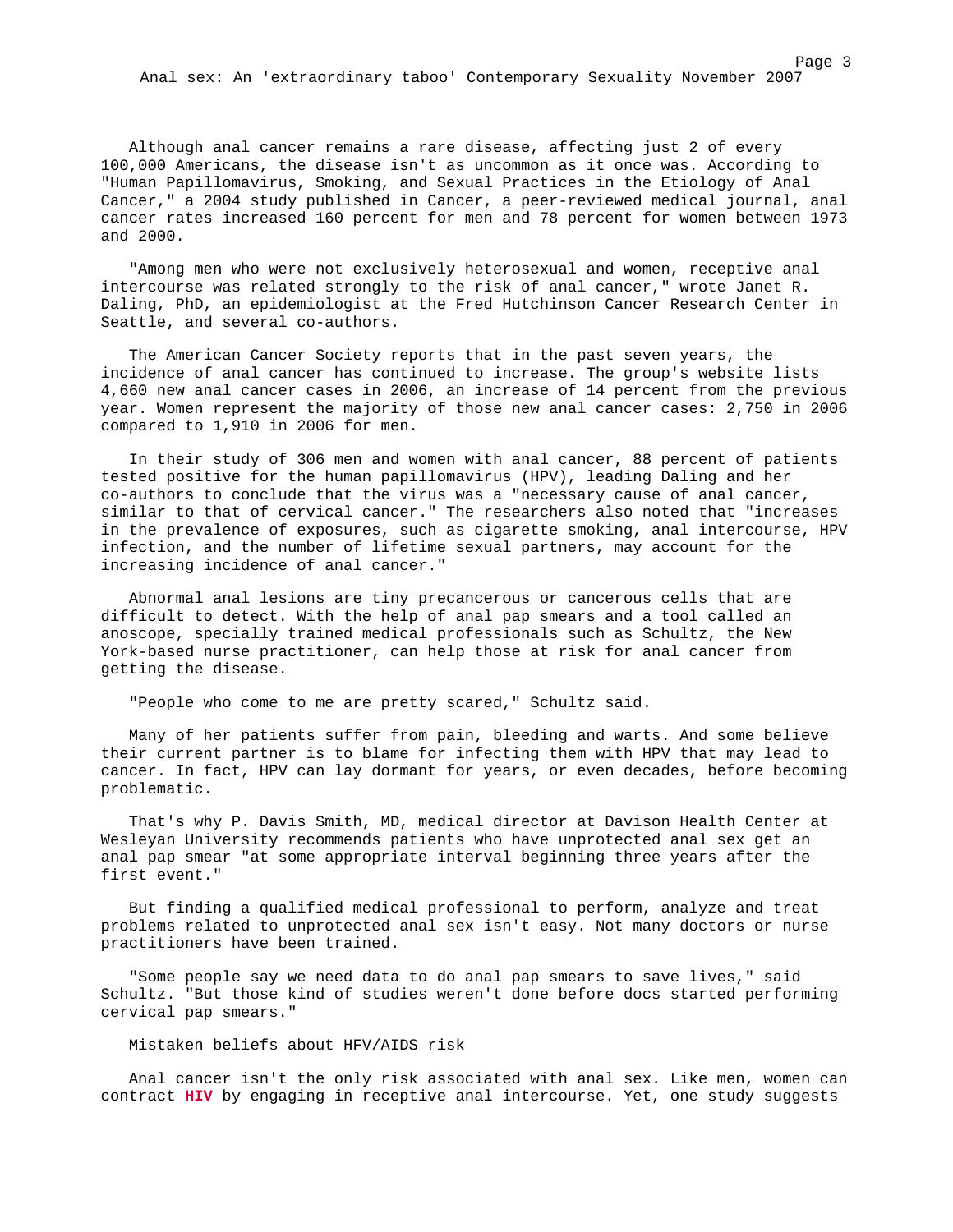that many female teens don't understand this risk.

In "More Than Just Vaginal Intercourse: Anal Intercourse and Condom Use Patterns in the Context of 'Main' and 'Casual' Sexual Relationships among Urban Minority Adolescent Females," Avril Melissa Houston, MD, MPH, and co-authors found that while 96 percent of teen girls believed they get **HIV/**AIDS from vaginal intercourse, 1 in 5 girls didn't think they could get **HIV/**AIDS when engaging in anal intercourse.

"This belief is reflected in the fact that condom use during heterosexual anal intercourse is lower than condom use during anal sex among men who have sex with men," wrote Houston, a professor at the University of Maryland School of Medicine.

The study, published in the Journal of Pediatric Adolescent Gynecology in 2007, focused on the sexual health histories of 350 "sexually experienced" females between the ages of 12-18. The frequency of anal sex among these girls was 16 percent for teens with "main partners" and 12 percent for those with only "casual partners."

#### Next steps

Sexual health histories are an important part of Smith's practice. Most of his Wesleyan University patients are men and in recent years, the physician has changed the way he asks questions regarding sexuality.

Instead of asking patients about the gender of their partners or their sexual orientation, Smith asks about the number of partners they've had since their last visit (or in their lifetime) and how many of these encounters were oral, vaginal or anal. He also asks whether the patient was the performer or recipient and whether the act was protected or unprotected.

"What this does is take away all the assumptions," Smith said. "If you're doing sexual health testing, you need to know what [patients] are doing. I don't care if they are gay, straight or bi. If you're receiving anal sex, you're at risk for anal HPV."

In the fight for a healthier anal sex life, the advocates at IRMWG are issuing reports ("Rectal Microbicides: Investments & Advocacy," April 2006), hosting public discussions ("The Future of Anal Sex: What Every Booty Should Know," October 2006 at the Boston Public Library) and doing what they can to raise awareness and push for more research.

#### Which, they say, is lacking.

In that 2006 report, Osmond D'Cruz, a researcher at Parker Hughes Institute, is quoted as saying, "At present, this area is just a side project of vaginal microbicides."

To say that the field of medical anal health is emerging is an understatement. At present, there are no guidelines for physicians to insist that patients with a history of unprotected anal sex get tested for HPV, so most don't ask.

"I generally don't prompt that question," said Laros, the Iowa gynecologist. "One of the reasons I don't is there's not a lot of data or literature out there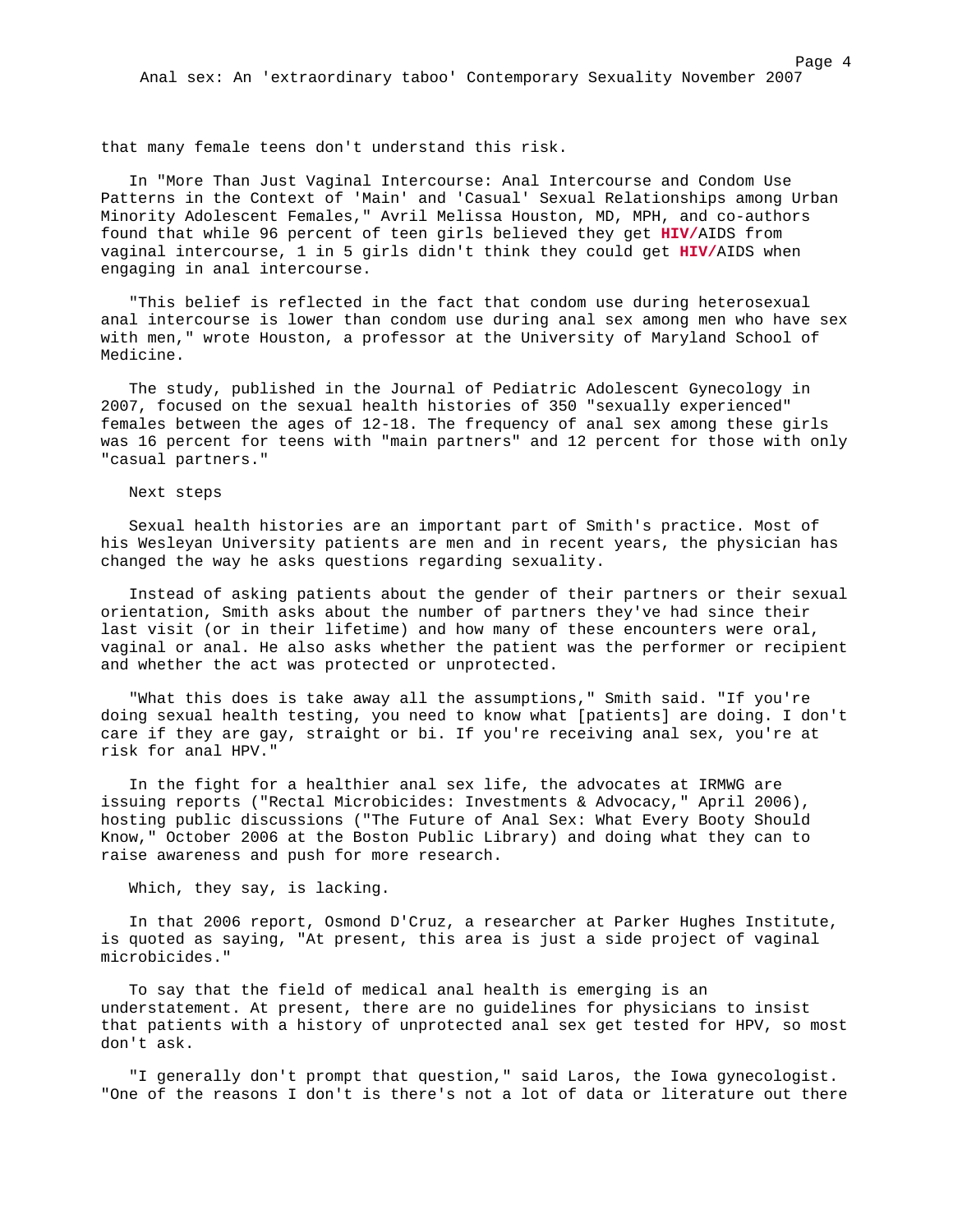Anal sex: An 'extraordinary taboo' Contemporary Sexuality November 2007

to say it's safe or unsafe."

That's a problem, said Doreen Hardy, a doctoral student at Widener University. Hardy, MEd presented a workshop on the topic of women's anal sexual health at the 2007 AASECT conference.

"There is an unrecognized stalemate when it comes to female anal sexuality," Hardy said. "Doctors do not ask, patients do not tell and educators gloss over. This stalemate has contributed to the dearth of information on female anal sexuality and could contribute to increased risk for undectected anal sexually transmitted infections and anal cancer."

Hardy also believes society needs to change the way it views anal sex. At the moment, she said, "the anus is a abject, not even worthy of objectifying."

Added Hardy, "The anus eludes study because it is banished to a 'black hole' of irrational denial. With the exception of language by or about the gay male population, the culture does not speak about the anus openly; we either joke or become hushed."

- Todd Melby

### **SIDEBAR**

Anal cancer rates are up, talk about anal sex isn't

### **SIDEBAR**

"It's an extraordinary taboo. Even gay men are often loath to talk about it. Most of the medical establishment doesn't ask about these things. It's swept under the rug."

**Jim Pickett,** director of advocacy at the AIDS Foundation of Chicago

#### **SIDEBAR**

"Among men who were not exclusively heterosexual and women, receptive anal intercourse was related strongly to the risk of anal cancer."

- Janet R. Daling

"Doctors do not ask, patients do not tell and educators gloss over. This stalemate has contributed to the dearth of information on female anal sexuality and could contribute to increased risk for undectected anal sexually transmitted infections and anal cancer."

- Doreen Hardy

#### **SIDEBAR**

AASECT member benefit survey

AASECT is shopping for additional member benefits, but we need more information about our members to accomplish any new offerings through your membership guild association.

1. Which best describes your profession?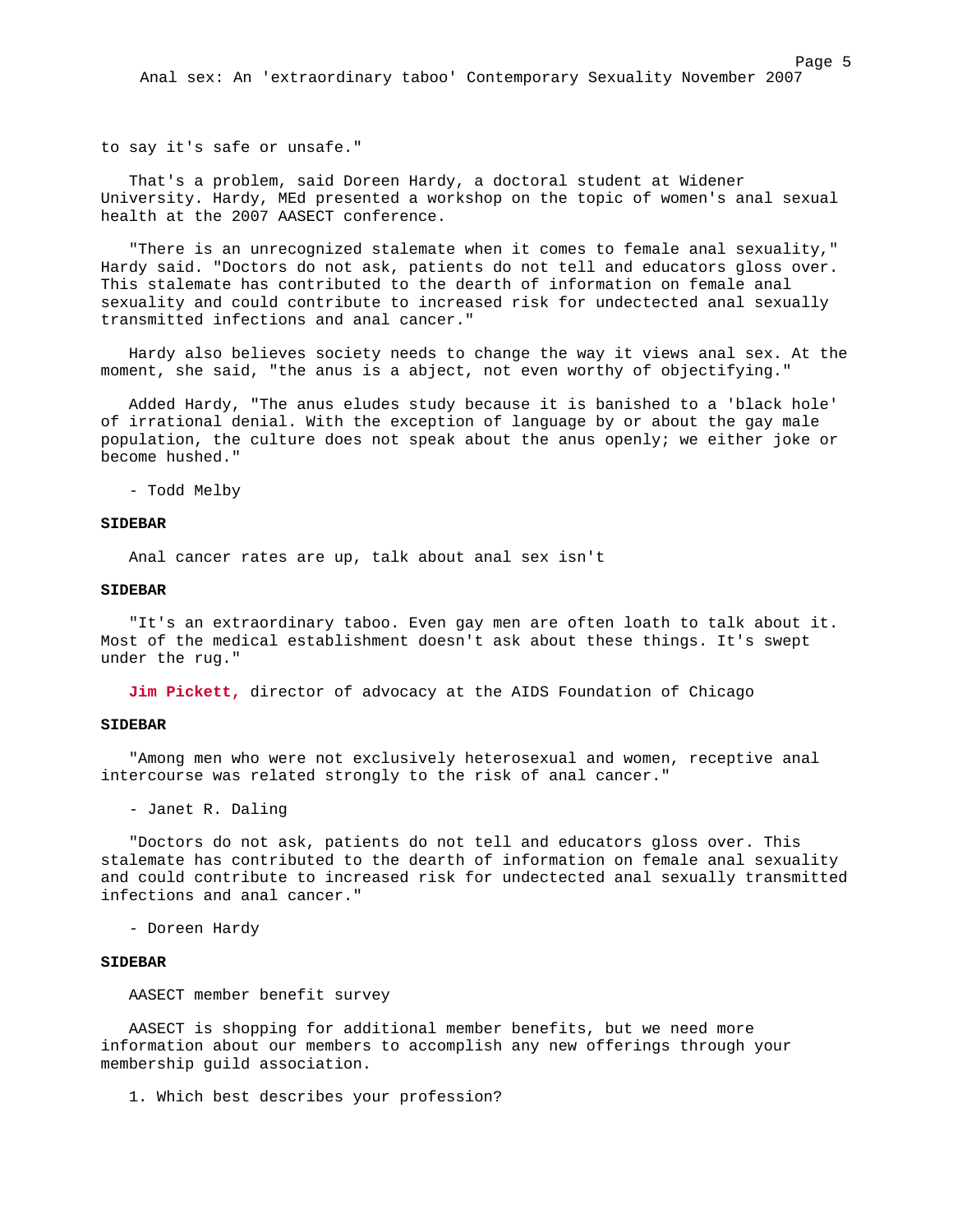Page 6

- a. Educator
- b. Counselor
- c. Therapist
- d. Other
- 2. What is your gender?
- a. Male
- b. Female
- 3. Are you a smoker?
- a. Yes
- b. No
- 4. What is your income?
- a. Less than \$25,000
- b.  $$25,000 $50,000$
- c. \$50,000 \$75,000
- d. \$75,000 \$100,000
- e. More than \$100,00
- 5. What is your zip code?

Please take a moment to complete this survey and return it to us by fax or U.S. mail. Fax: (804) 752-0056. Mailing address: AASECT, P. O. Box 1960, Ashland, VA 23005

**LOAD-DATE:** November 25, 2007

**LANGUAGE:** ENGLISH

**ACC-NO:** 71392

**GRAPHIC:** Photographs IMAGE PHOTOGRAPH, Jim Picket, AIDS Foundation of Chicago, at a 2005 rally. IMAGE PHOTOGRAPH, An advocacy poster produced by the international Rectal Microbicide Working Group.

**DOCUMENT-TYPE:** Feature

**PUBLICATION-TYPE:** Other

**JOURNAL-CODE:** CSEX

Copyright 2007 SOFTLINE INFORMATION, INC.